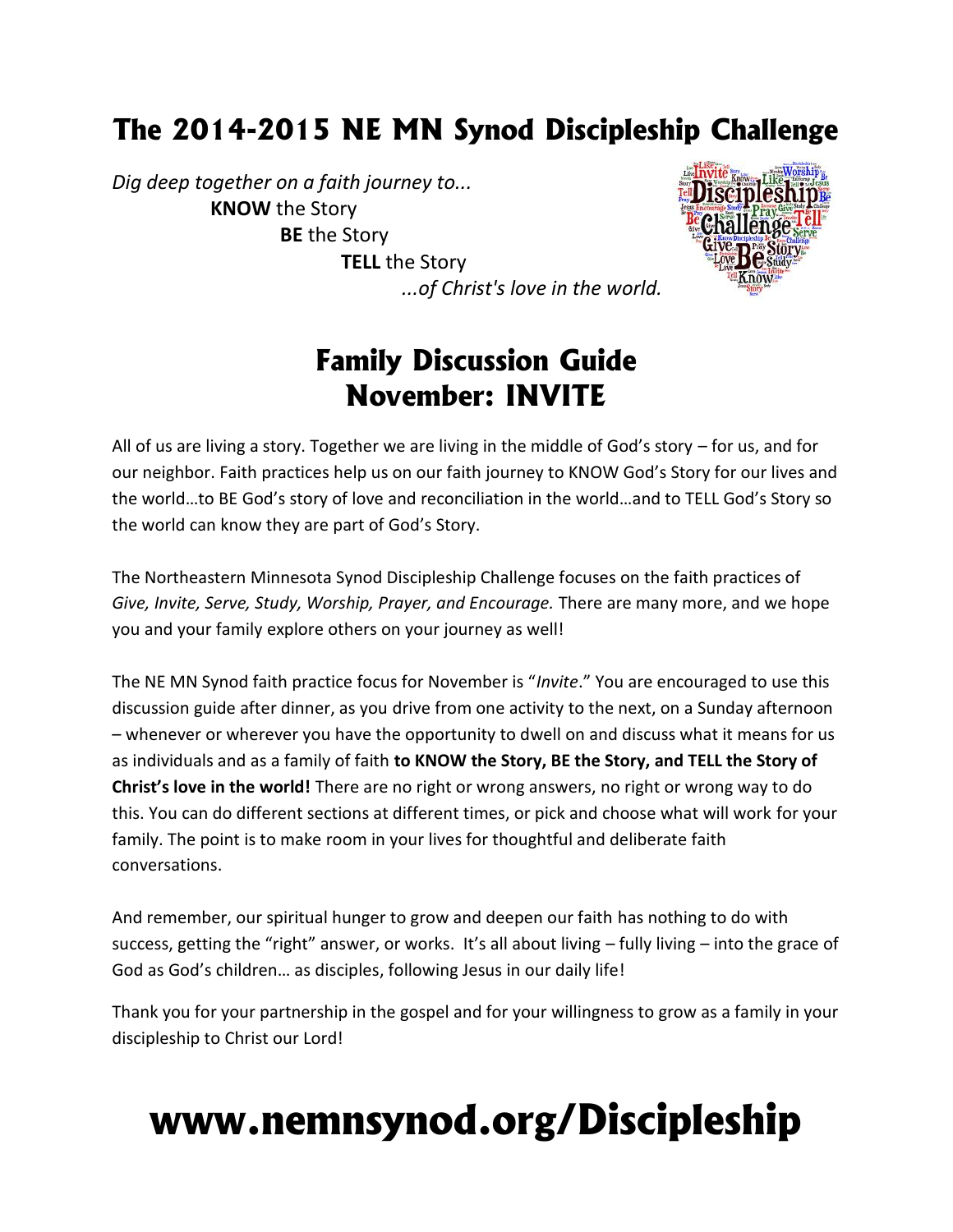# **NE MN Synod Discipleship Challenge:**

# **KNOW…BE…TELL the Story! November 2014 Family Discussion Guide: INVITE**

### **KNOW the Story:** *How is the faith practice "invite" part of God's Story?*

**READ: John 1: 25-51** from your Bible or the excerpt below.

*<sup>35</sup>The next day John again was standing with two of his disciples, <sup>36</sup>and as he watched Jesus walk by, he exclaimed, "Look, here is the Lamb of God!"*

*<sup>37</sup>The two disciples heard him say this, and they followed Jesus. <sup>38</sup>When Jesus turned and saw them following, he said to them, "What are you looking for?" They said to him, "Rabbi" (which translated means Teacher), "where are you staying?" <sup>39</sup>He said to them, "Come and see." They came and saw where he was staying, and they remained with him that day.*

*<sup>43</sup>The next day Jesus decided to go to Galilee. He found Philip and said to him, "Follow me." <sup>44</sup>Now Philip was from Bethsaida, the city of Andrew and Peter. <sup>45</sup>Philip found Nathanael and said to him, "We have found him about whom Moses in the law and also the prophets wrote, Jesus son of Joseph from Nazareth." <sup>46</sup>Nathanael said to him, "Can anything good come out of Nazareth?" Philip said to him, "Come and see."*

#### **TALK:**

- What is happening in this text? Retell this story in your own words.
- When the disciples are curious about where Jesus is staying and what Jesus is up to, what does Jesus invite them to do? (Come and see)
- Later, after Philip has followed Jesus, he finds Nathanael and tells him the good news about Jesus. How does Philip describe Jesus? (He is the one Moses and the prophets wrote about, the son of Joseph from Nazareth.)
- Nathanael is not sure he can believe what Philip is telling him. What does Philip invite Nathanael to do? (Come and see)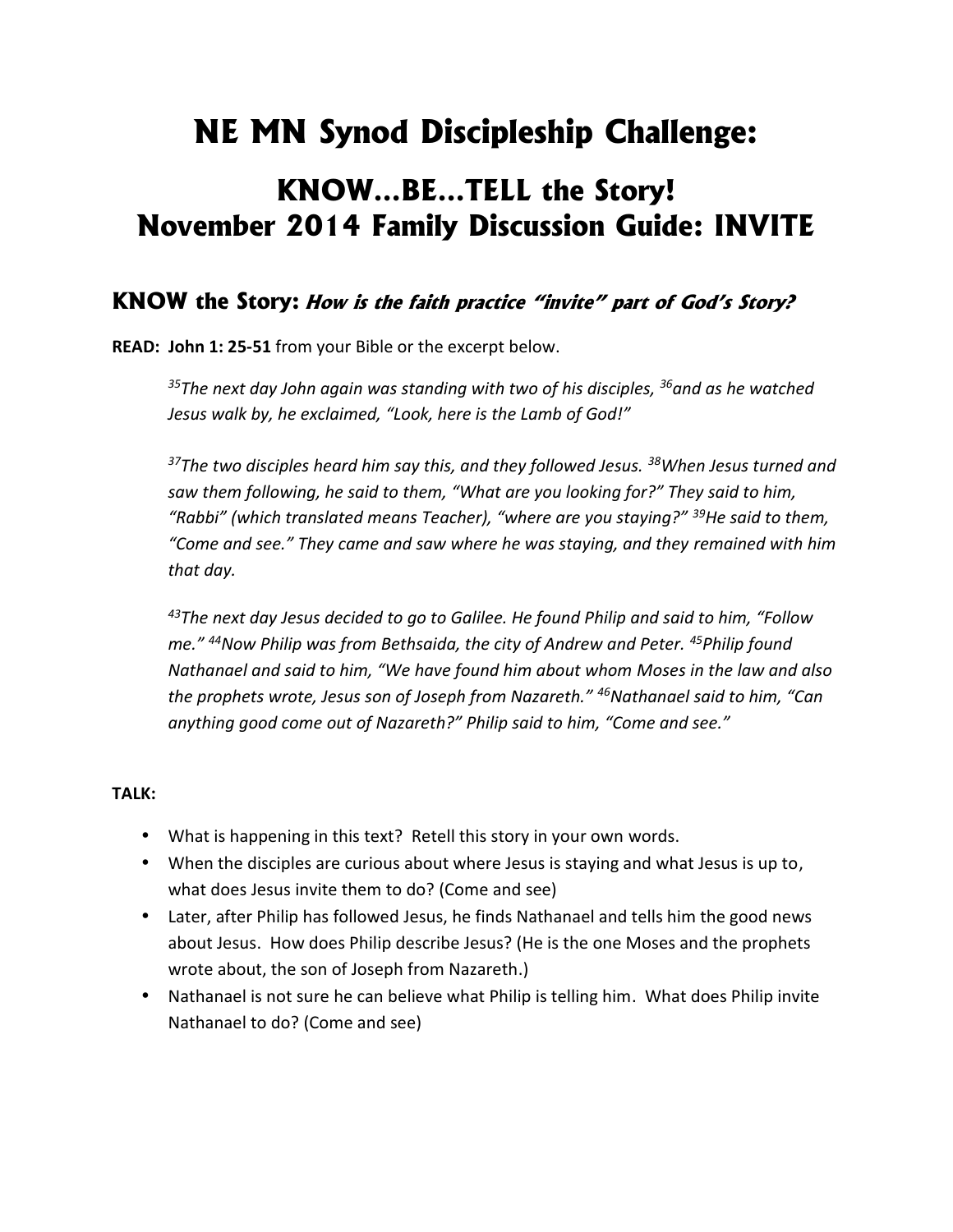# **BE the Story:** *How has the faith practice "invite" been part of my Story, my faith journey?*

### **Activity:**

As a family, play a special version of "I Spy with my Little Eye":

- 1. Look around the room and find an object that you have seen, touched, maybe even heard, smelled, or tasted.
- 2. Describe the item from your experiences with it. See if the other person can guess what you are describing.
- 3. After they have had a chance to guess, invite them to "come and see" the object up close. Bring them to the object and give them an opportunity to see it up close, touch it, maybe even hear, smell, or taste it.
- 4. Let them describe the object to you in their own words from their experience.

### **Connect:**

- Which did you enjoy more, being the one to pick and describe the object or being the one to try to guess the object?
- Did you enjoy telling someone about an object or bringing them to the object more?
- When the other player got to "come and see" the object and describe it in their own words from their own experience, was their description similar to the first description? Did the descriptions vary in any way? Did you learn anything different about the object from the second description?
- Was it better to just hear about the object or to get to experience the object?

**Reflect:** We are to be like Jesus. As disciples, like Philip, we are to look for opportunities to invite others to "come and see" the good news of Jesus.

- Who has "spotted" Jesus and shared the good news with you in your life? How has Jesus been described to you?
- Who has invited you into an experience that helped you see Jesus or experience Jesus at work in the world? Share a time you were invited to "Come and See" the good news of Jesus.